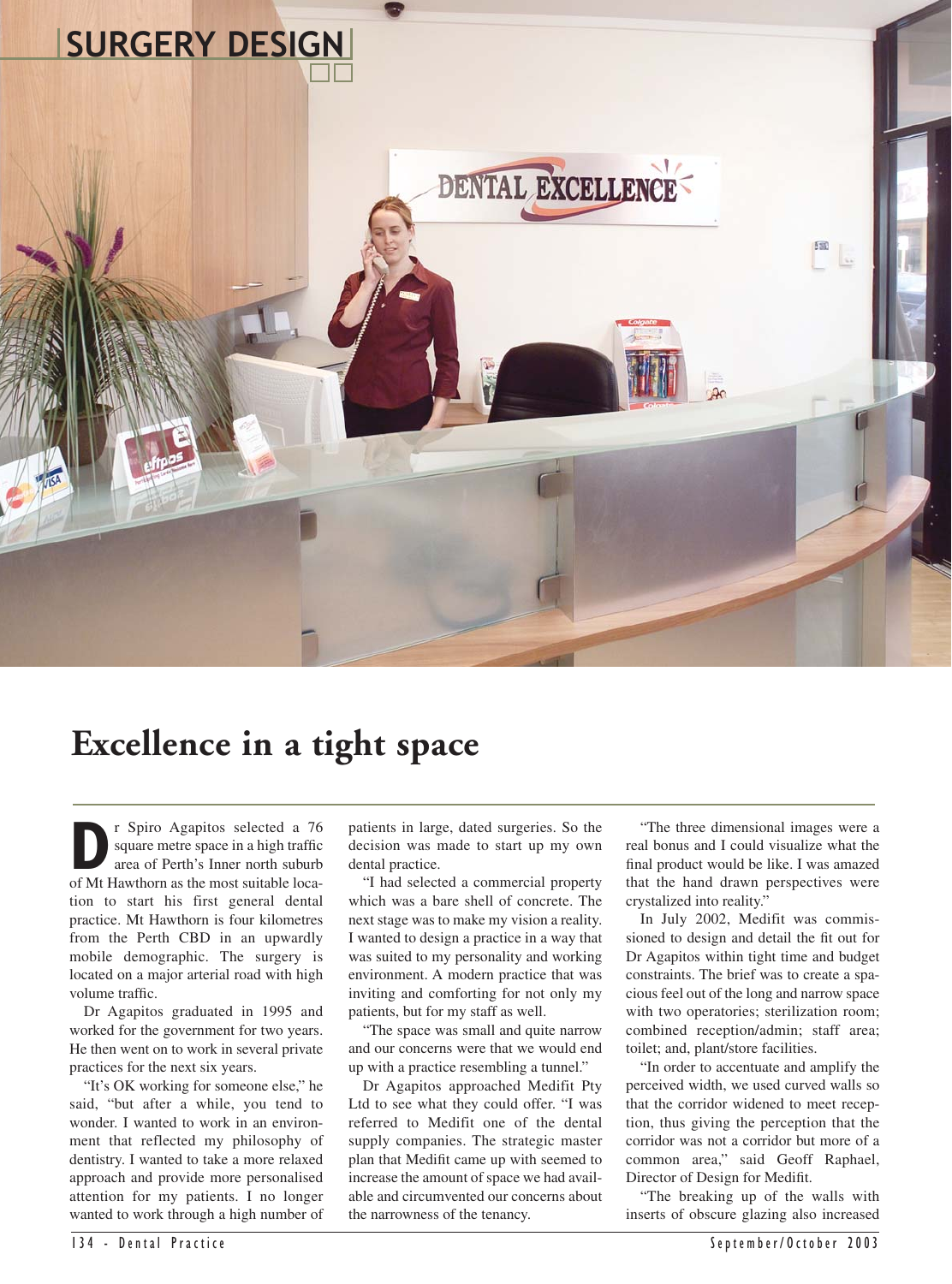

the perception of space and allowed for a level of mystique as to what was beyond. We use these design tools and others to manipulate interior space perception to the practice's advantage.

"The colours and finishes are an example of how rich colours don't necessarily cause the closing down of a space. The colours are quite powerful but segmented into elements with space between to allow the eye to travel past the elements. "A Vista is a lot more powerful as a design element than a view. A segmented vista allows for the participant to acknowledge the gradual discovery of a space or spaces. The end result is a perception of not really knowing what is beyond as a total and therefore a presumption of larger space."

The reception of "Dental Excellence" is compact, yet very accommodating from a practice and client viewpoint. The same broken element-based design is utilized in the reception desk for the same reasons of perception of space. The powerful colours of ochre and purple have been used as ways to accentuate the elements of the space.

The corridor is not a corridor but a gradual morphing from reception to operatory delivery. The pathway has interest and new discovery along the way with varying widths, frosted glazing and a small ledge for art or floral arrangements. Again, these serve to take the participant away from a feeling of a corridor and accentuate what is beyond without revealing the entire space.

The operatories were designed to exactly suit Dr Agapitos' operational requirements with a U-shaped configuration and with the Planmecca chair centrally located at 90-degrees. Corian tops where used for longevity and for maintenance serviceability. Glass splash backs add a colour feature to the room whilst also providing a very practical and sterile functional solution. The Medifit cabinetry modules worked well and were arranged and adapted to suit the exact requirements of Dr Agapitos' operation.

The sterilization room has dual access from both operatories without needing to enter the corridor. The doors connecting surgeries allow for easy access between both and the central sterilization bay. The cabinetry, splash backs and overheads again